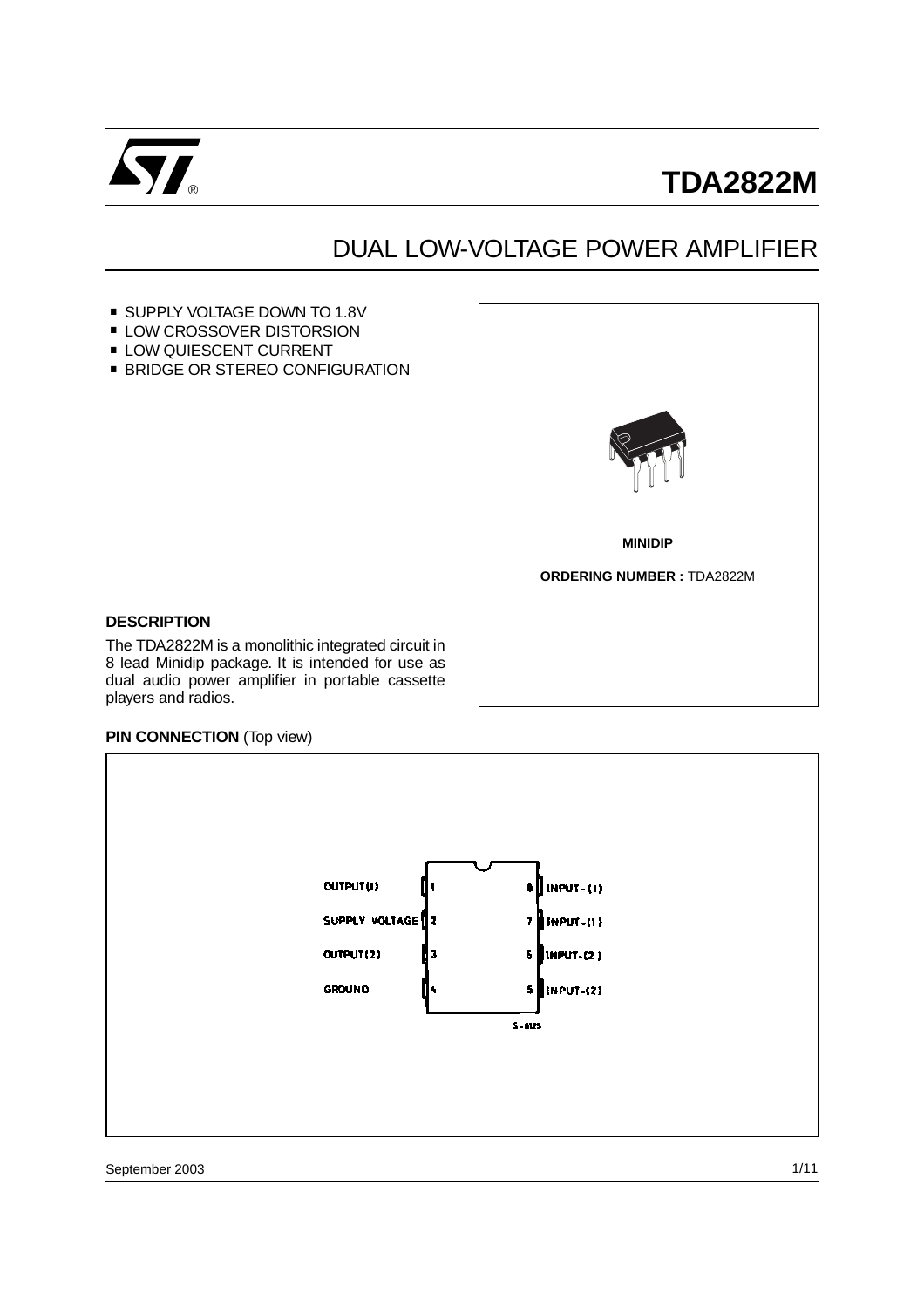## **SCHEMATIC DIAGRAM**



## **ABSOLUTE MAXIMUM RATINGS**

| Symbol                                         | <b>Parameter</b>                                                                     | Value       | Unit         |
|------------------------------------------------|--------------------------------------------------------------------------------------|-------------|--------------|
| $V_{\rm s}$                                    | Supply Voltage                                                                       | 15          |              |
| Ιo                                             | <b>Peak Output Current</b>                                                           |             |              |
| $P_{\text{tot}}$                               | Total Power Dissipation at $T_{amb} = 50$ °C<br>at $T_{\text{case}} = 50 \text{ °C}$ | 1.4         | W<br>W       |
| $\Gamma_{\text{sta}},\, \mathsf{T}_\mathsf{i}$ | Storage and Junction Temperature                                                     | $-40, +150$ | $^{\circ}$ C |

## **THERMAL DATA**

| <b>Symbol</b>     | <b>Parameter</b>                            | Value | Unit |
|-------------------|---------------------------------------------|-------|------|
| Kth j-amb         | Max.<br>Thermal Resistance Junction-ambient | 10C   | °C/W |
| <b>Kth</b> j-case | Max.<br>Thermal Resistance Junction-pin (4) | 70    | °C/W |

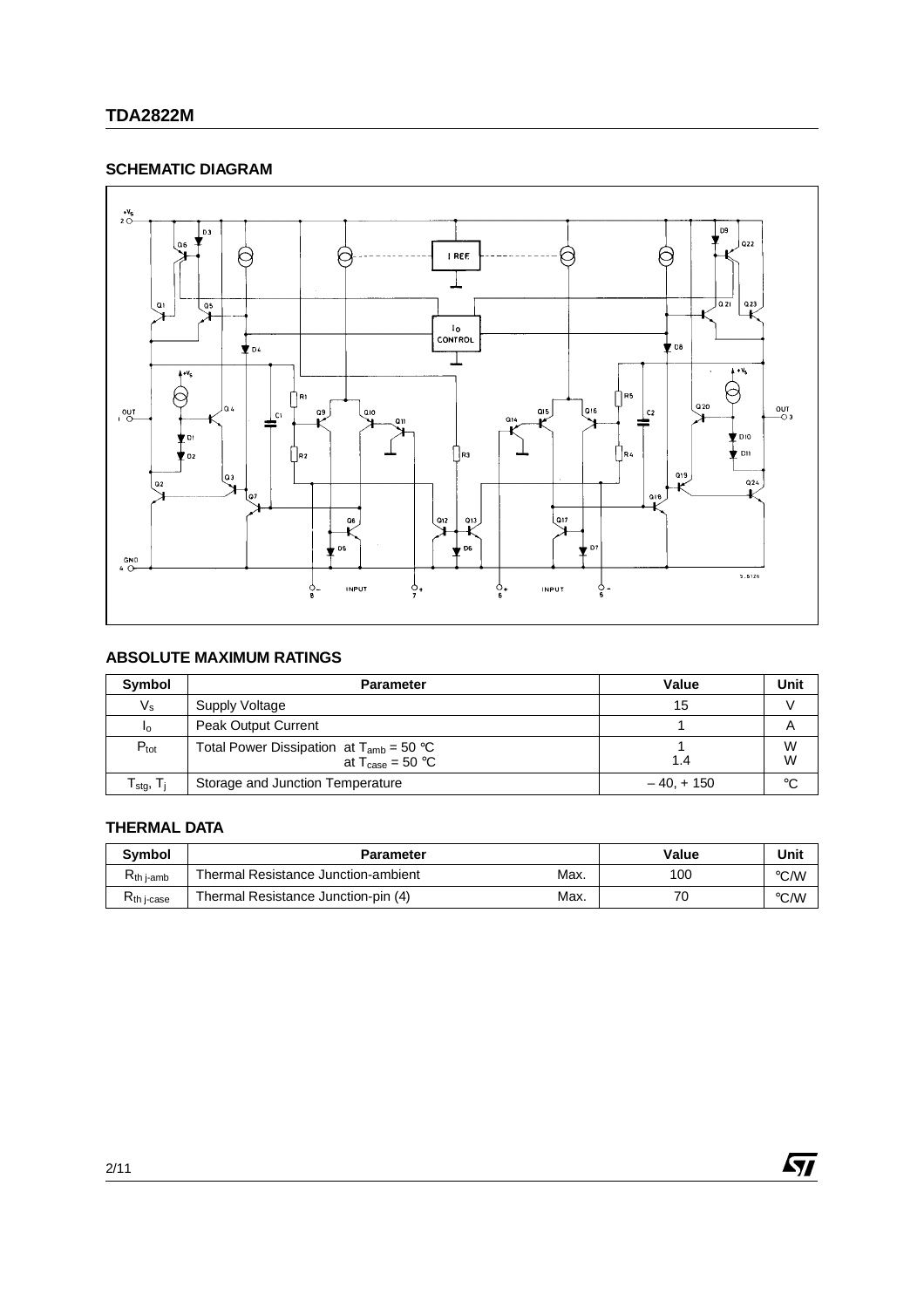| Symbol                                   | <b>Parameter</b>                                      | <b>Test Conditions</b>                                                                                                                                                                                                                                                           | Min.                          | Typ.                                                                                           | Max. | Unit           |  |  |
|------------------------------------------|-------------------------------------------------------|----------------------------------------------------------------------------------------------------------------------------------------------------------------------------------------------------------------------------------------------------------------------------------|-------------------------------|------------------------------------------------------------------------------------------------|------|----------------|--|--|
| <b>STEREO</b> (test circuit of Figure 1) |                                                       |                                                                                                                                                                                                                                                                                  |                               |                                                                                                |      |                |  |  |
| $V_{\tt S}$                              | <b>Supply Voltage</b>                                 |                                                                                                                                                                                                                                                                                  | 1.8                           |                                                                                                | 15   | V              |  |  |
| $V_{o}$                                  | Quiescent Output Voltage                              | $V_s = 3V$                                                                                                                                                                                                                                                                       |                               | 2.7<br>1.2                                                                                     |      | V<br>V         |  |  |
| $I_d$                                    | Quiescent Drain Current                               |                                                                                                                                                                                                                                                                                  |                               | 6                                                                                              | 9    | mA             |  |  |
| I <sub>b</sub>                           | Input Bias Current                                    |                                                                                                                                                                                                                                                                                  |                               | 100                                                                                            |      | nA             |  |  |
| P <sub>o</sub>                           | Output Power (each channel)<br>$(f = 1kHz, d = 10\%)$ | $R_L = 32\Omega$<br>$V_S = 9V$<br>$V_S = 6V$<br>$V_S = 4.5V$<br>$V_S = 3V$<br>$V_S = 2V$<br>$R_L = 16\Omega$<br>$V_S = 6V$<br>$R_L = 8\Omega$<br>$V_S = 9V$<br>$V_S = 6V$<br>$R_L = 4\Omega$<br>$V_S = 6V$<br>$V_S = 4.5V$<br>$V_S = 3V$                                         | 90<br>15<br>170<br>300<br>450 | 300<br>120<br>60<br>20<br>5<br>220<br>1000<br>380<br>650<br>320<br>110                         |      | mW             |  |  |
| d                                        | Distortion (f = 1kHz)                                 | $P_0 = 40$ mW<br>$R_L = 32\Omega$<br>$Po = 75mW$<br>$R_L = 16\Omega$<br>$R_L = 8\Omega$<br>$P_0 = 150$ mW                                                                                                                                                                        |                               | 0.2<br>0.2<br>0.2                                                                              |      | $\%$<br>℅<br>% |  |  |
| $G_v$                                    | Closed Loop Voltage Gain                              | $f = 1$ kHz                                                                                                                                                                                                                                                                      | 36                            | 39                                                                                             | 41   | dВ             |  |  |
| $\Delta G_v$                             | <b>Channel Balance</b>                                |                                                                                                                                                                                                                                                                                  |                               |                                                                                                | ± 1  | dB             |  |  |
| $R_i$                                    | Input Resistance                                      | $f = 1kHz$                                                                                                                                                                                                                                                                       | 100                           |                                                                                                |      | kΩ             |  |  |
| $e_N$                                    | <b>Total Input Noise</b>                              | $R_s = 10k\Omega$<br>$B =$ Curve A<br>$B = 22Hz$ to 22kHz                                                                                                                                                                                                                        |                               | 2<br>2.5                                                                                       |      | μV<br>$\mu$ V  |  |  |
| <b>SVR</b>                               | Supply Voltage Rejection                              | f = 100Hz, $C1 = C2 = 100 \mu F$                                                                                                                                                                                                                                                 | 24                            | 30                                                                                             |      | dB             |  |  |
| $C_{\rm s}$                              | <b>Channel Separation</b>                             | $f = 1kHz$                                                                                                                                                                                                                                                                       |                               | 50                                                                                             |      | dВ             |  |  |
|                                          | <b>BRIDGE</b> (test circuit of Figure 2)              |                                                                                                                                                                                                                                                                                  |                               |                                                                                                |      |                |  |  |
| $V_{s}$                                  | <b>Supply Voltage</b>                                 |                                                                                                                                                                                                                                                                                  | 1.8                           |                                                                                                | 15   | V              |  |  |
| $I_d$                                    | Quiescent Drain Current                               | $R_L = \infty$                                                                                                                                                                                                                                                                   |                               | 6                                                                                              | 9    | mA             |  |  |
| $V_{os}$                                 | <b>Output Offset Voltage</b><br>(between the outputs) | $R_L = 8\Omega$                                                                                                                                                                                                                                                                  |                               |                                                                                                | ± 50 | mV             |  |  |
| $I_{b}$                                  | Input Bias Current                                    |                                                                                                                                                                                                                                                                                  |                               | 100                                                                                            |      | nA             |  |  |
| P <sub>o</sub>                           | Output Power ( $f = 1$ kHz, $d = 10\%)$               | $R_L = 32\Omega$<br>$V_S = 9V$<br>$V_S = 6V$<br>$V_S = 4.5V$<br>$V_S = 3V$<br>$V_S = 2V$<br>$R_L = 16\Omega$ $V_S = 9V$<br>$V_S = 6V$<br>$V_S = 3V$<br>$V_S = 6V$<br>$R_L = 8\Omega$<br>$V_S = 4.5V$<br>$V_S = 3V$<br>$R_L = 4\Omega$<br>$V_S = 4.5V$<br>$V_S = 3V$<br>$VS = 2V$ | 320<br>50<br>900<br>200       | 1000<br>400<br>200<br>65<br>8<br>2000<br>800<br>120<br>1350<br>700<br>220<br>1000<br>350<br>80 |      | mW             |  |  |
| d                                        | Distortion                                            | $P_0 = 0.5W$ , $R_L = 8\Omega$ , $f = 1kHz$                                                                                                                                                                                                                                      |                               | 0.2                                                                                            |      | $\%$           |  |  |
| $G_v$                                    | Closed Loop Voltage Gain                              | $f = 1kHz$                                                                                                                                                                                                                                                                       |                               | 39                                                                                             |      | dB             |  |  |
| $R_i$                                    | Input Resistance                                      | $f = 1kHz$                                                                                                                                                                                                                                                                       | 100                           |                                                                                                |      | k $\Omega$     |  |  |

## **ELECTRICAL CHARACTERISTICS** ( $V_s = 6V$ ,  $T_{amb} = 25^{\circ}C$ , unless otherwise specified)

| $V_{\rm S}$    | Supply Voltage                                        |                                                                                                                                                                                                                                                                                  | 1.8                     |                                                                                                | 15   | v        |
|----------------|-------------------------------------------------------|----------------------------------------------------------------------------------------------------------------------------------------------------------------------------------------------------------------------------------------------------------------------------------|-------------------------|------------------------------------------------------------------------------------------------|------|----------|
| $I_{d}$        | Quiescent Drain Current                               | $R_L = \infty$                                                                                                                                                                                                                                                                   |                         | 6                                                                                              | 9    | mA       |
| $V_{os}$       | <b>Output Offset Voltage</b><br>(between the outputs) | $R_1 = 8\Omega$                                                                                                                                                                                                                                                                  |                         |                                                                                                | ± 50 | mV       |
| I <sub>b</sub> | Input Bias Current                                    |                                                                                                                                                                                                                                                                                  |                         | 100                                                                                            |      | nA       |
| $P_0$          | Output Power ( $f = 1$ kHz, $d = 10\%)$               | $V_S = 9V$<br>$R_1 = 32\Omega$<br>$V_S = 6V$<br>$V_S = 4.5V$<br>$V_S = 3V$<br>$V_S = 2V$<br>$R_L = 16\Omega$ $V_S = 9V$<br>$V_S = 6V$<br>$V_S = 3V$<br>$V_S = 6V$<br>$R_1 = 8\Omega$<br>$V_S = 4.5V$<br>$V_S = 3V$<br>$V_S = 4.5V$<br>$R_L = 4\Omega$<br>$V_S = 3V$<br>$Vs = 2V$ | 320<br>50<br>900<br>200 | 1000<br>400<br>200<br>65<br>8<br>2000<br>800<br>120<br>1350<br>700<br>220<br>1000<br>350<br>80 |      | mW       |
| d              | <b>Distortion</b>                                     | $P_0 = 0.5W$ , $R_L = 8\Omega$ , f = 1kHz                                                                                                                                                                                                                                        |                         | 0.2                                                                                            |      | $\%$     |
| $G_v$          | Closed Loop Voltage Gain                              | $f = 1kHz$                                                                                                                                                                                                                                                                       |                         | 39                                                                                             |      | dB       |
| $R_i$          | Input Resistance                                      | $f = 1kHz$                                                                                                                                                                                                                                                                       | 100                     |                                                                                                |      | kΩ       |
| e <sub>N</sub> | <b>Total Input Noise</b>                              | $R_s = 10k\Omega$ B = Curve A<br>$B = 22Hz$ to 22kHz                                                                                                                                                                                                                             |                         | 2.5<br>3                                                                                       |      | μV<br>μV |
| <b>SVR</b>     | Supply Voltage Rejection                              | $f = 100$ Hz                                                                                                                                                                                                                                                                     |                         | 40                                                                                             |      | dB       |
|                |                                                       |                                                                                                                                                                                                                                                                                  |                         |                                                                                                |      |          |

<u> 1989 - Johann Barn, mars eta bainar eta idazlea (</u>

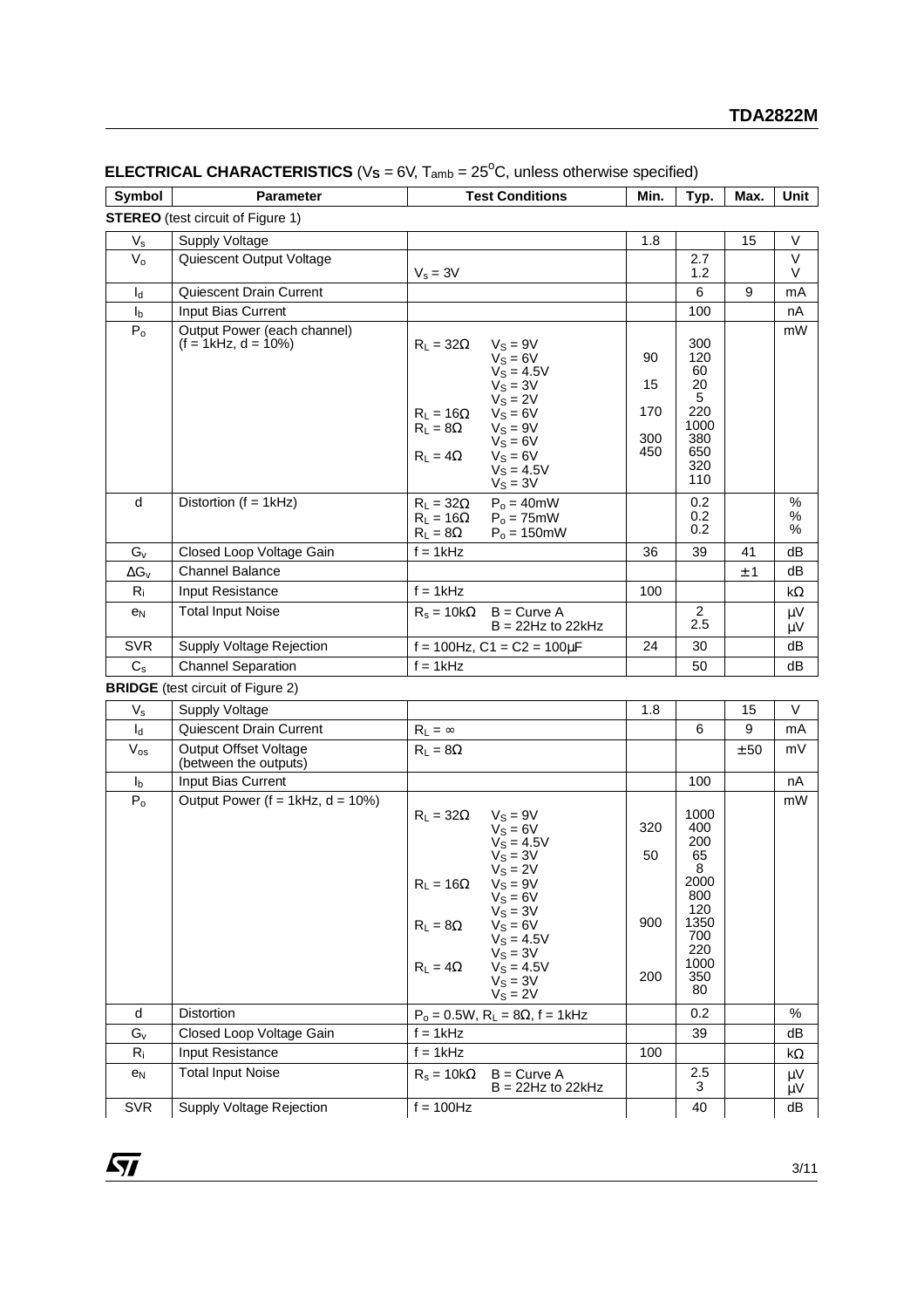## **TDA2822M**

### **Figure 1 :** Test Circuit (Stereo)



**Figure 2 :** Test Circuit (Bridge)



**Figure 3 :** P.C. Board and Components Layout of the Circuit of Figure 1

**Figure 4 :** P.C. Board and Components Layout of the Circuit of Figure 2





 $\sqrt{2}$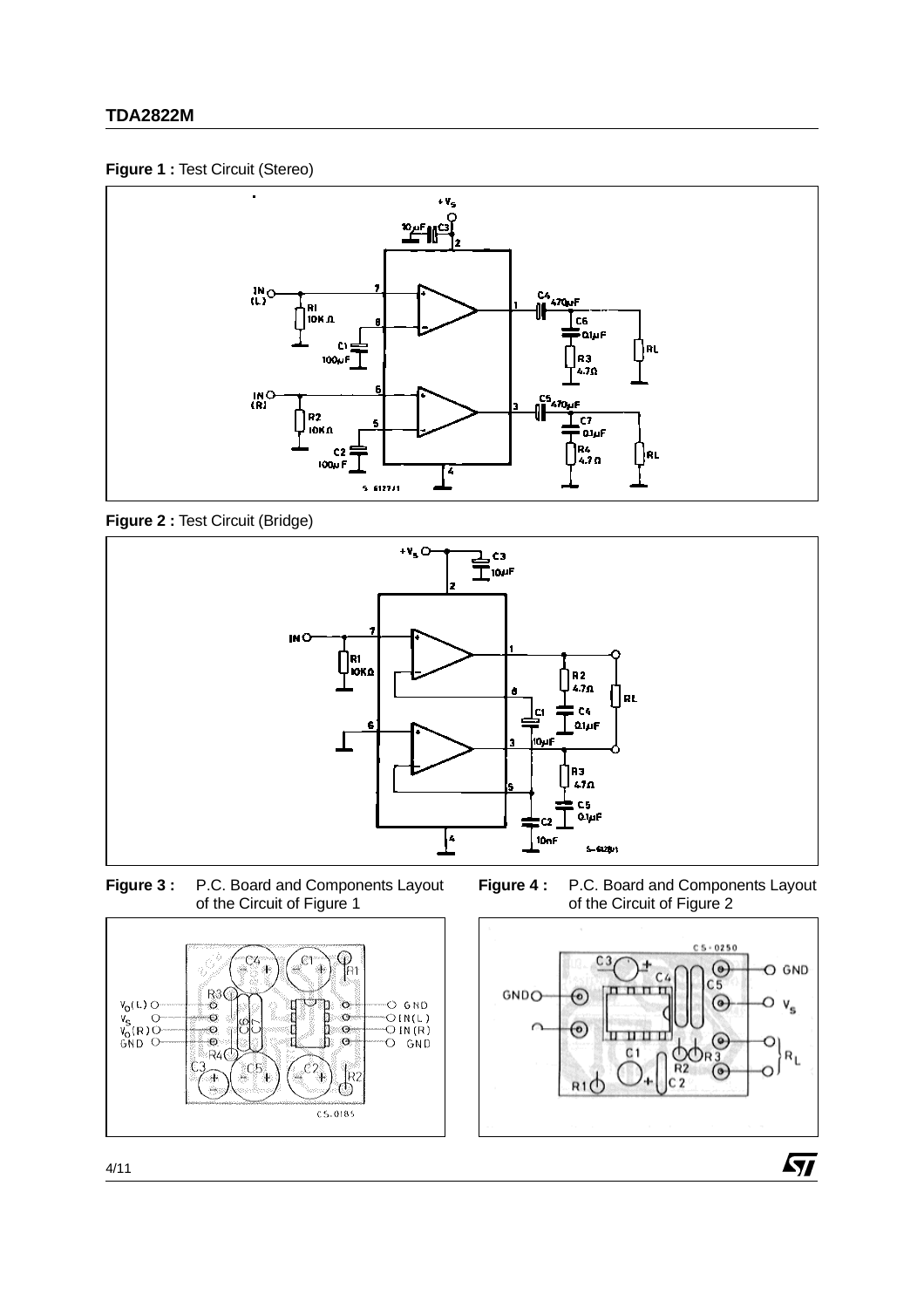**Figure 5 :** Quiescent Current versus Supply Voltage



**Figure 7 :** Output Power versus Supply Voltage  $(THD = 10\%, f = 1kHz$  Stereo)



**Figure 9 :** Distorsion versus Output Power (Stereo)



Г

**Figure 6 :** Supply Voltage Rejection versus **Frequency** 



**Figure 8 :** Distorsion versus Output Power (Stereo)



**Figure 10 :** Output Power versus Supply Voltage (Bridge)

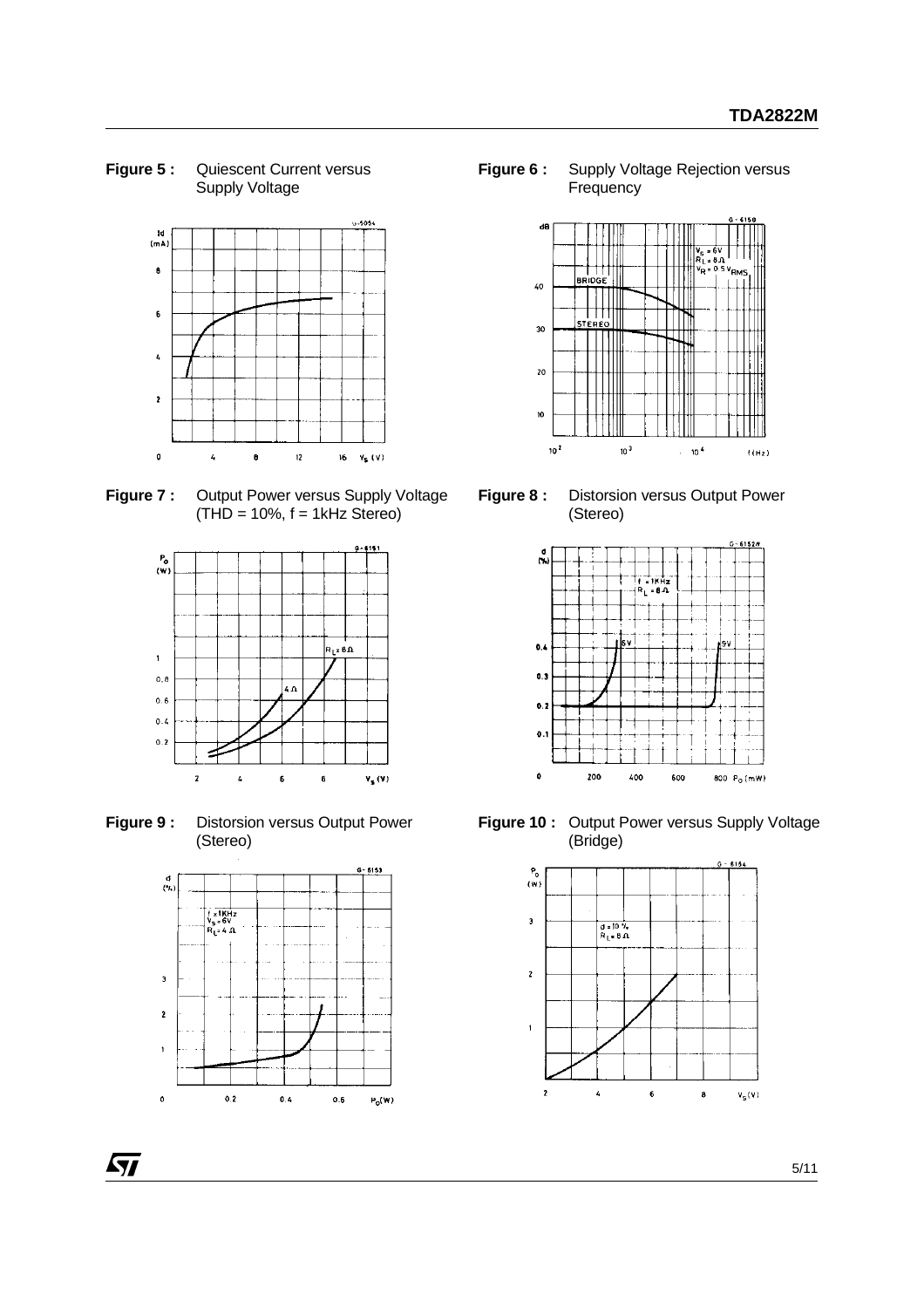**Figure 11 :** Distorsion versus Output Power (Bridge)



**Figure 13 :** Total Power Dissipation versus Output Power (Bridge)



**Figure 15 :** Total Power Dissipation versus Output Power (Bridge)



**Figure 12 :** Total Power Dissipation versus Output Power (Bridge)



**Figure 14 :** Total Power Dissipation versus Output Power (Bridge)



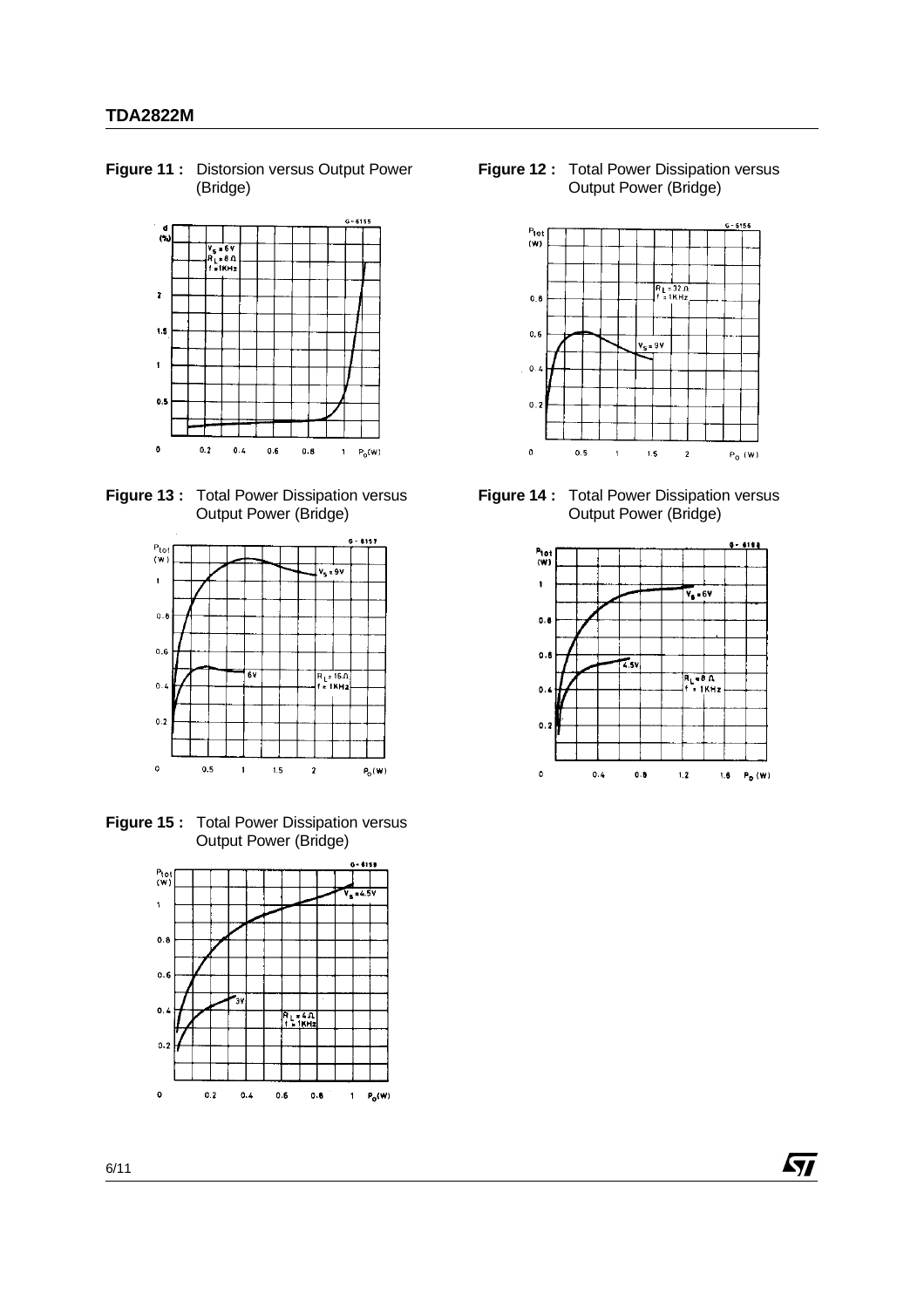

**Figure 16 :** Typical Application in Portable Players



 $\sqrt{M}$ 

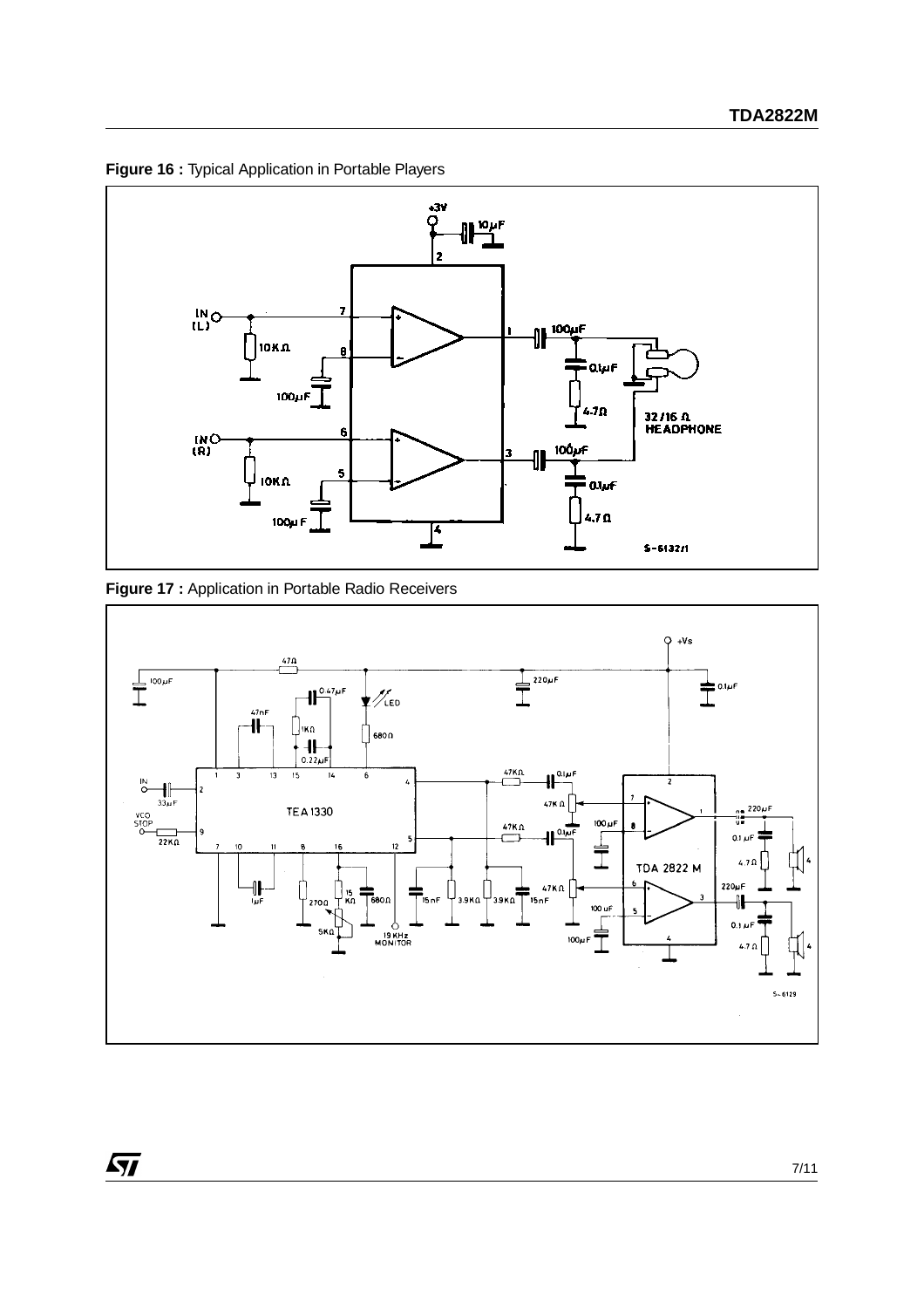



**Figure 19 :** Portable Stereo Radios



**Figure 20 :** Low Cost Application in Portable Players (using only one 100µF output capacitor)



ky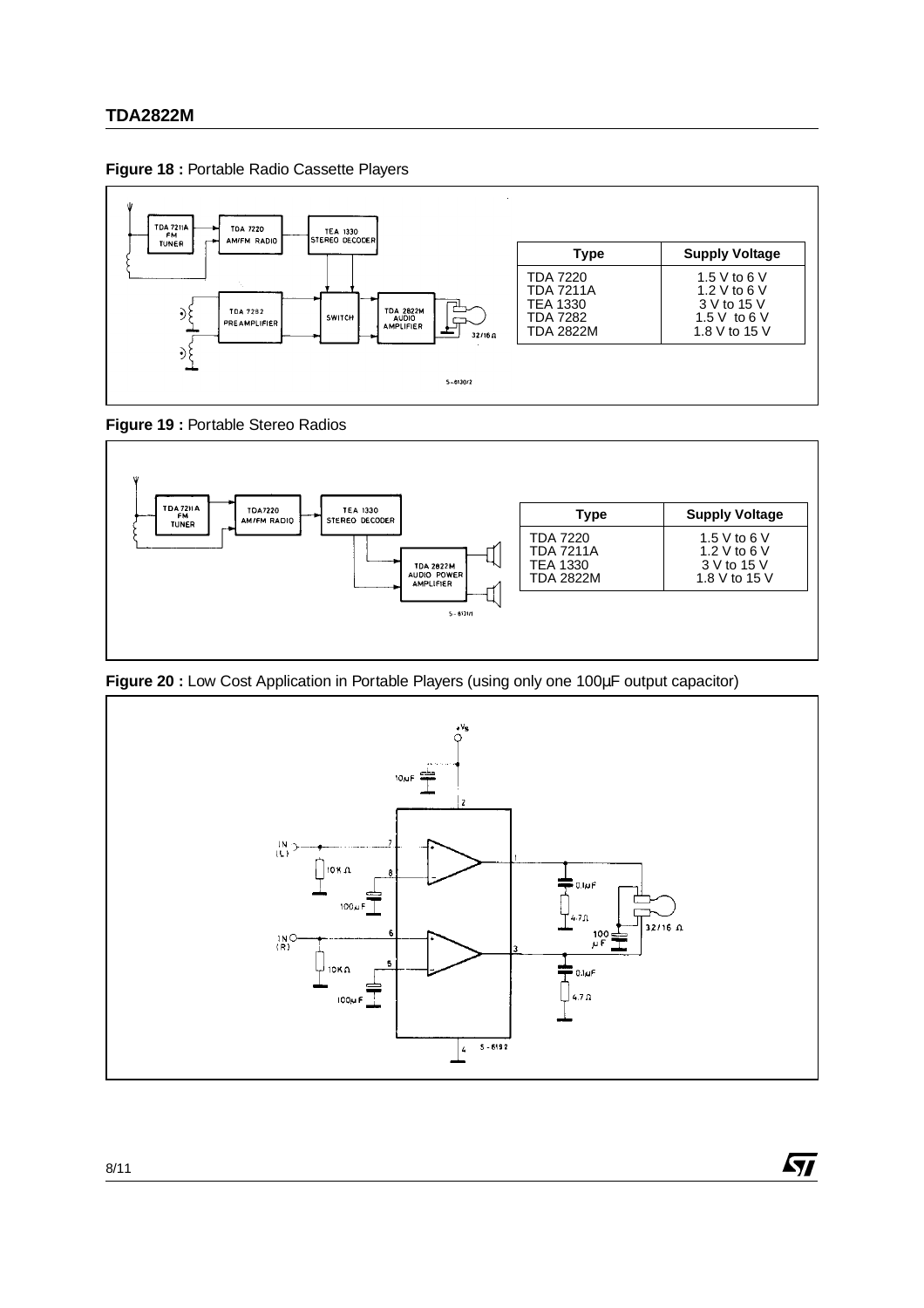

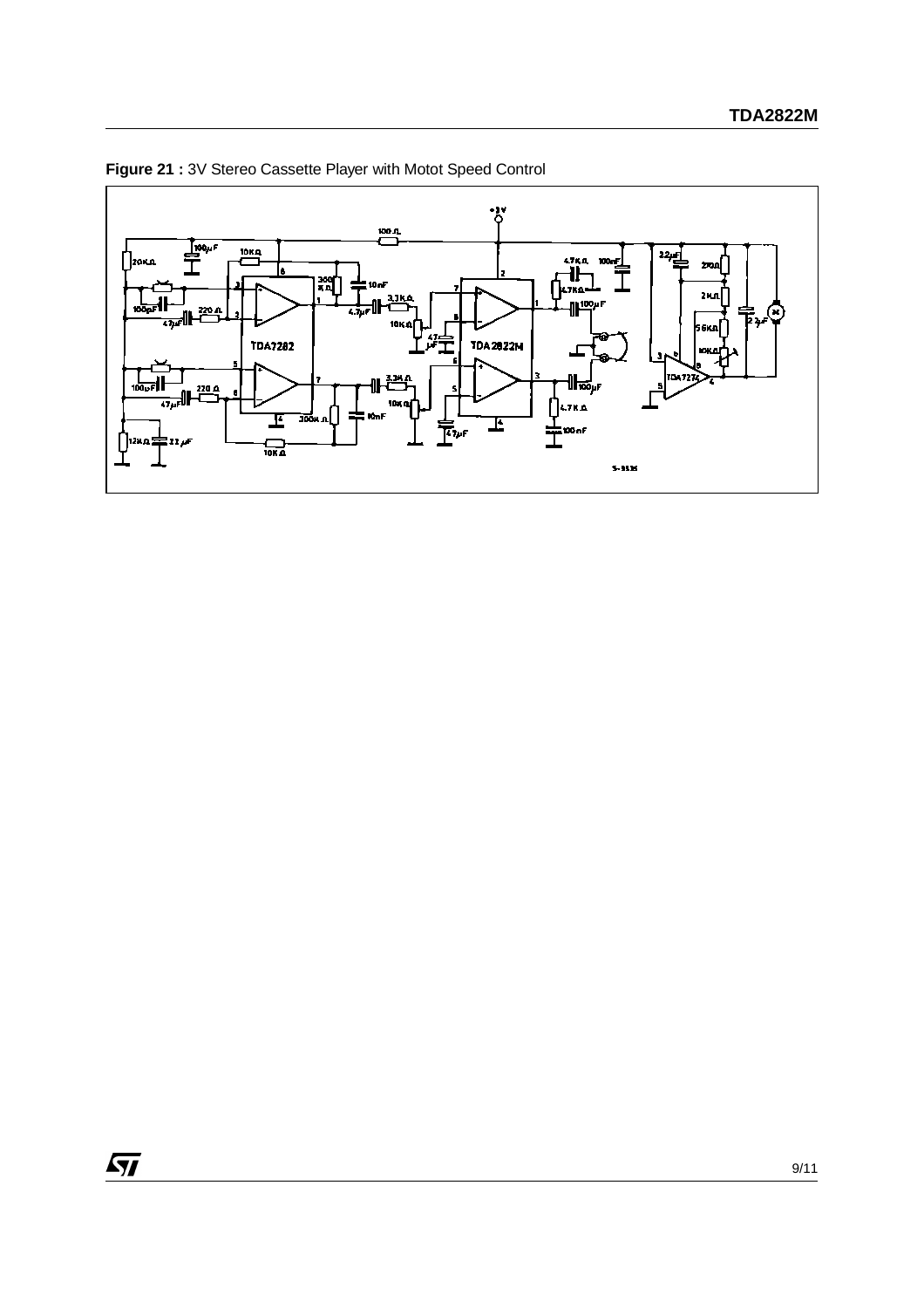## **TDA2822M**

|                | mm    |      |       | inch  |       |       |  |
|----------------|-------|------|-------|-------|-------|-------|--|
| DIM.           | MIN.  | TYP. | MAX.  | MIN.  | TYP.  | MAX.  |  |
| A              |       | 3.32 |       |       | 0.131 |       |  |
| a1             | 0.51  |      |       | 0.020 |       |       |  |
| в              | 1.15  |      | 1.65  | 0.045 |       | 0.065 |  |
| b              | 0.356 |      | 0.55  | 0.014 |       | 0.022 |  |
| b <sub>1</sub> | 0.204 |      | 0.304 | 0.008 |       | 0.012 |  |
| D              |       |      | 10.92 |       |       | 0.430 |  |
| E              | 7.95  |      | 9.75  | 0.313 |       | 0.384 |  |
| e              |       | 2.54 |       |       | 0.100 |       |  |
| e3             |       | 7.62 |       |       | 0.300 |       |  |
| e4             |       | 7.62 |       |       | 0.300 |       |  |
| F              |       |      | 6.6   |       |       | 0.260 |  |
| $\overline{1}$ |       |      | 5.08  |       |       | 0.200 |  |
| L              | 3.18  |      | 3.81  | 0.125 |       | 0.150 |  |
| Z              |       |      | 1.52  |       |       | 0.060 |  |



 $\sqrt{27}$ 



10/11